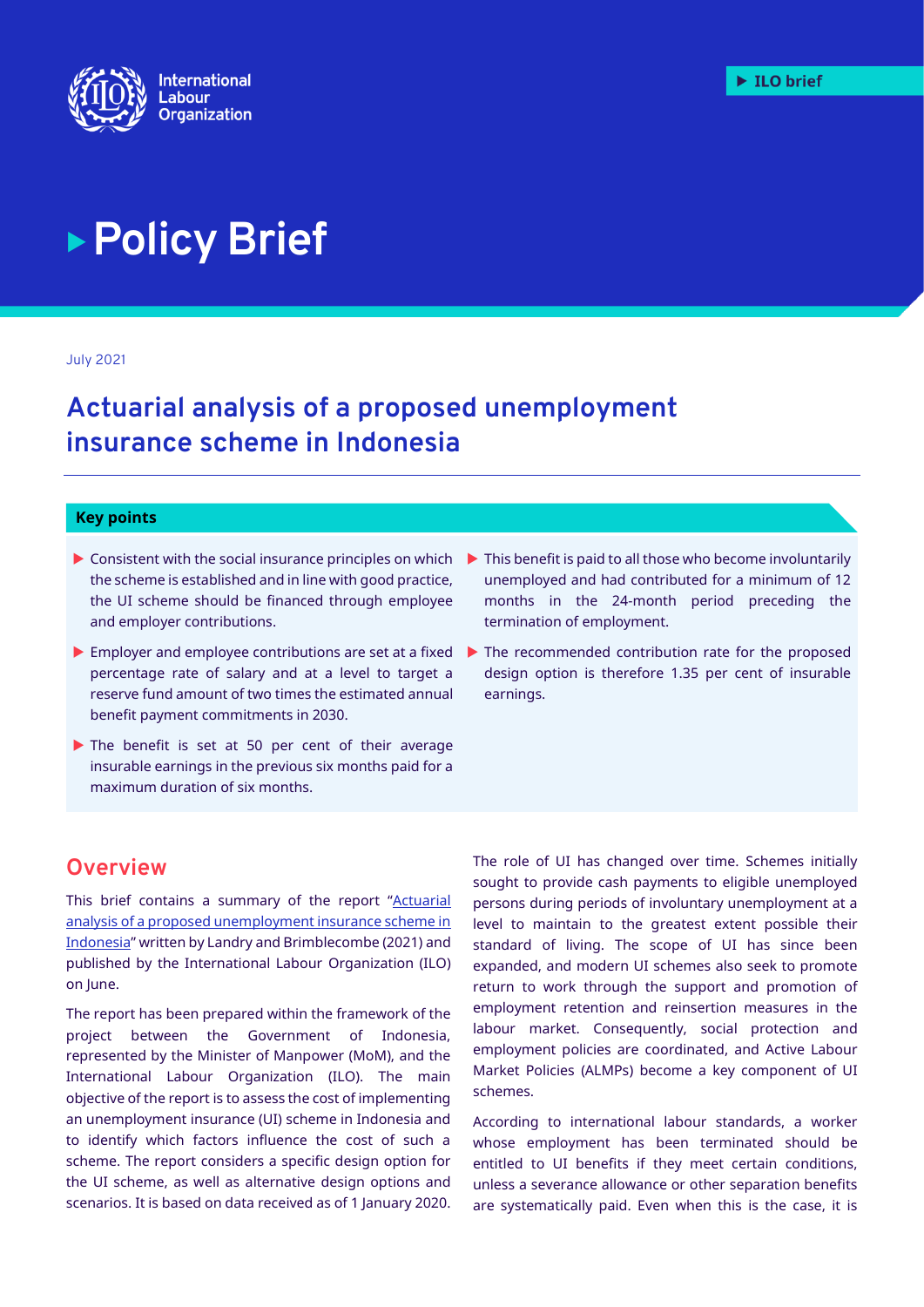important that the combination of such allowances and UI benefits meet certain minimum conditions.

Consistent with the social insurance principles on which the scheme is established and in line with good practice, the UI scheme should be financed through employee and employer contributions. Contributions should be set in such a way as to support a countercyclical stabilization of the economy, namely that its revenue requirements should remain as stable as possible over time. We therefore recommend that the financing approach is as follows: *Employer and employee contributions are set at a fixed percentage rate of salary and at a level to target a reserve fund amount of two times the estimated annual benefit payment commitments in 2030*.

The proposed design option includes a benefit to claimants of 50 per cent of their average insurable earnings in the previous six months paid for a maximum duration of six months. This benefit is paid to all those who become involuntarily unemployed and had contributed for a minimum of 12 months in the 24-month period preceding the termination of employment. In other words, upon involuntary termination, a person who has accrued a minimum of 12 months of contributions in the 24 months immediately preceding the termination will become eligible to receive up to six months of UI benefit payments. Table 1 presents the key parameters of the UI scheme assessed. We believe that such a benefit structure is appropriate for the context in Indonesia and provides adequate benefits; is in line with ILO Conventions and international practice; takes into account the tripartite discussions undertaken; and reflects the aims of the UI law and policy.

#### **Table 1: Main parameters of the proposed design option**

| <b>Parameter</b>                                                  | <b>Proposed design option</b>                                                                                                 |
|-------------------------------------------------------------------|-------------------------------------------------------------------------------------------------------------------------------|
| Coverage                                                          | Mandatory coverage for all employees in<br>private sector enterprises (including<br>construction workers as soon as possible) |
| <b>Contribution Record</b><br>required for benefit<br>eligibility | A total of 12 months in the preceding 24-<br>month period leading up to the date of claim                                     |
| Eligible Reason for<br>Termination of<br>Employment               | Involuntary loss of job or forced termination <sup>1</sup>                                                                    |
| <b>Insurable Earnings</b>                                         | Basic salary and fixed allowance, except for<br>non-wage allowance (ceiling of IDR8,939,700<br>per month in 2020 $2$ )        |

| <b>Average Monthly</b><br>Earnings (AME) | Average earnings over the 6 months prior to<br>claim<br>(ceiling of IDR8,939,700 per month in 2020 2) |
|------------------------------------------|-------------------------------------------------------------------------------------------------------|
| <b>Benefit Rate</b>                      | 50% of AME                                                                                            |
| Maximum benefit<br>duration              | 6 months                                                                                              |
| <b>Waiting period</b>                    | 7 days                                                                                                |

IDR = Indonesian rupiah.

<sup>1</sup> If considered relevant to the stakeholders, voluntary terminations could also be accepted in circumstances where terminating was the only reasonable alternative (for example, .harassment, discrimination, major changes in work duties, terms and conditions of the job, discrimination because of membership in an association, organization or union of workers, pressure from employer or fellow workers to quit your job, etc.). Accepting additional types of terminations, however, tends to make a UI scheme more expensive.

<sup>2</sup>The ceiling is indexed annually in line with the GDP growth rate (in line with historic practice).

Actuarial valuation results are based on the data as of 1 January 2020 received from BPJS-TK and the assumptions adopted. The results, therefore, depend on the assumptions that represent the best estimates of the actuaries based on data received and our judgment, as well as being internally consistent. Although the future is uncertain and there are specific challenges related to the first actuarial valuation of a new scheme, we believe that the assumptions are appropriate and therefore the suggested contribution rates below are appropriate.

Table 2 presents the suggested contribution rate for the proposed design option as well as the minimum contribution rate that would be required to ensure the scheme's sustainability under a base (or best estimate) scenario, pessimistic scenario and an optimistic scenario. Presenting a range of possible outcomes allows for prudence in the context of the limited available data on which this study is based. Assessing the cost of a UI scheme does indeed require very specific data and a historical perspective of the context and labour market, which are sometimes very difficult to obtain before the programme is introduced.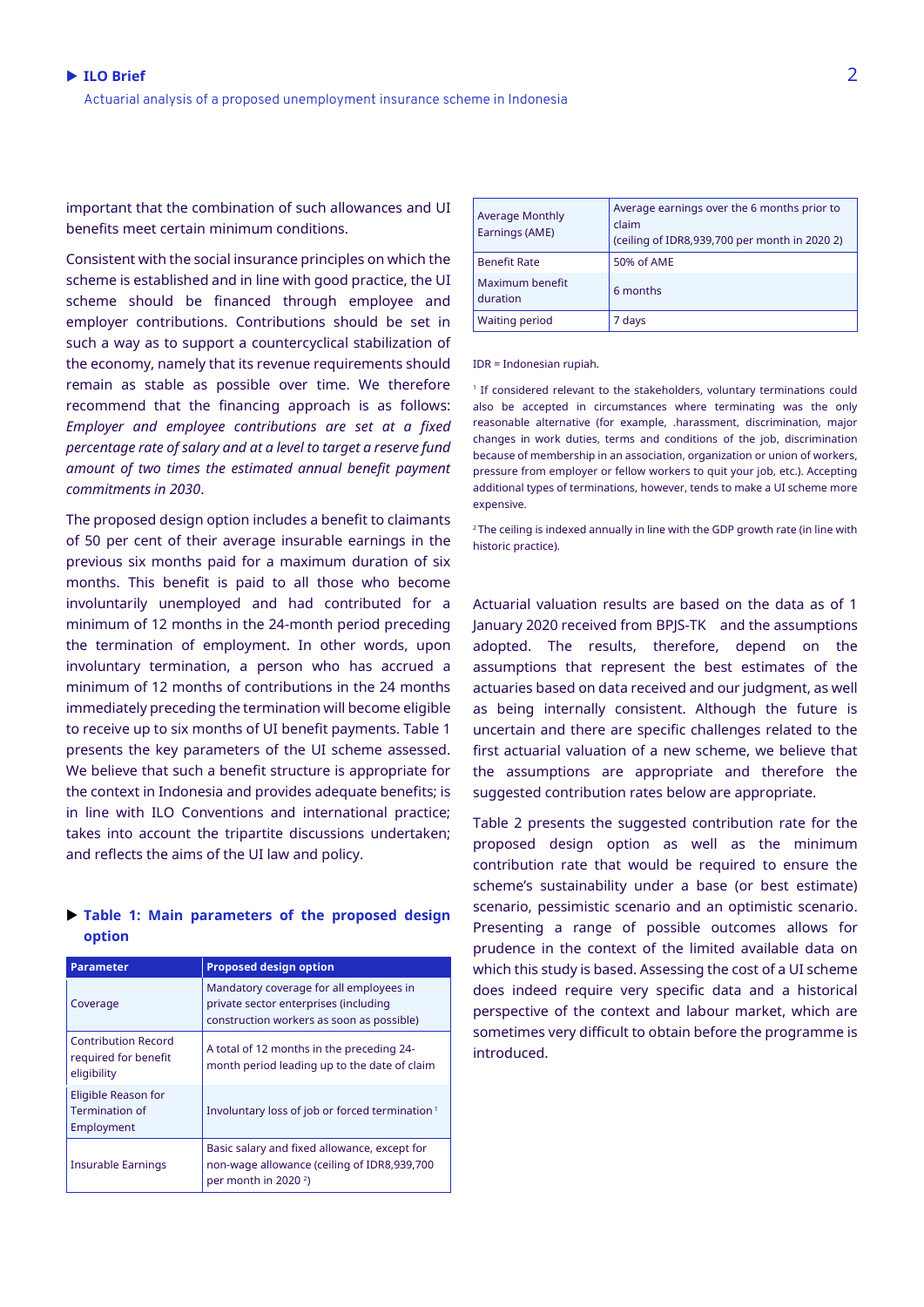**Table 2: Recommended contribution rate under base, pessimistic and optimistic scenarios, considering both benefit and administrative expenditures (in per cent)**

|                                                                                | <b>Pessimistic</b> | <b>Base</b> | <b>Optimistic</b> |
|--------------------------------------------------------------------------------|--------------------|-------------|-------------------|
| Suggested contribution rate (in<br>per cent)1                                  | 4.89               | 1.35        | 0.66              |
| Minimum contribution rate to<br>ensure the scheme's sustainability<br>(in %) 2 | 3.91               | 1.08        | 0.54              |
| Projected year of reserve<br>exhaustion with a 1% contribution<br>rate 3       | 2022               | 2024        | n.a.              |

n.a. = not applicable.

<sup>1</sup> The suggested contribution rate is the contribution rate that would be required to allow the scheme to accumulate a stabilization reserve of two times its total expenses (benefits and administrative costs) over the projection period of ten years.

 $2$  Refers to the contribution rate that would be just sufficient to remain sustainable over the projection period (no accumulation of a stabilization reserve at the end of the projection period).

 $3$  The year when contributions received would be less than projected benefit and expenses if a 1% contribution rate was applied, and therefore, when additional financing would be needed.

**The recommended contribution rate for the proposed design option is therefore 1.35 per cent of insurable earnings.** This contribution rate should be shared between employers and employees.

#### **Alternative scenarios**

In this report, alternative design options have been assessed. While we recommend the approach to provide the base benefit design described above, such analysis can assist policymakers in understanding the impact of changes in benefit levels.

The scenarios assessed in this report are as follows:

- If the benefit rate is increased to 60 per cent of earnings, the required contribution rate of 1.35 per cent under the proposed design option will increase by 0.21 per cent to 1.56 per cent. A benefit rate of 45 per cent will reduce the contribution rate by 0.10 per cent to 1.25 per cent.
- If the maximum benefit duration of six months under the proposed design option is increased to nine months, the required contribution rate of 1.35 per cent will increase by 0.33 per cent to 1.68 per cent. If the maximum duration is reduced to three months, the

required contribution rate of 1.35 per cent will reduce by 0.49 per cent to 0.86 per cent.

The ILO remains available to provide support to design and assess further additional design options. The ILO reiterates its commitment to further assist the Government and social partners in Indonesia in defining the framework of their upcoming UI scheme with the dual objective of promoting employment and ensuring effective protection against unemployment.

### **Additional policy considerations**

The following list summarizes the main additional policy considerations.

● **Transitional arrangement**: The proposed design option requires a minimum of 12 months' contributions over the previous 24-month period to qualify for a UI benefit. Therefore, no member will accumulate enough months of contribution in the UI scheme in the first year of its implementation to become eligible for benefits.

As contributions will be paid from day one, and to ensure the UI scheme meets its objectives, we recommend that a transitional arrangement be put in place. We recommend that UI scheme members who have accumulated at least 12 months of contributions over the previous 24-month period in JKK (that is, up to the date of claim) could be eligible for compensation. The cost of this transitional arrangement is estimated to be 13.8 trillion Indonesian rupiahs under the best estimate scenario for the proposed design option. The cost of the transitional arrangement could be paid by the Government or could be financed through an increase in the contribution rate over the projection period. The required increase in the contribution rate is estimated at 0.13 per cent under the best estimate scenario.

● **Covering construction or seasonal workers**: We recommend that the eligibility requirement for these workers be set as a minimum of 12 months of contributions in the 24-month period up to the claim. Such a condition is fair and equitable and will reduce the potential risks of abuse from temporary or seasonal workers who could otherwise claim benefits on a regular basis if there were less stringent conditions. Coverage of construction or seasonal workers should be compulsory and not voluntary to ensure equity and to avoid selection against the scheme.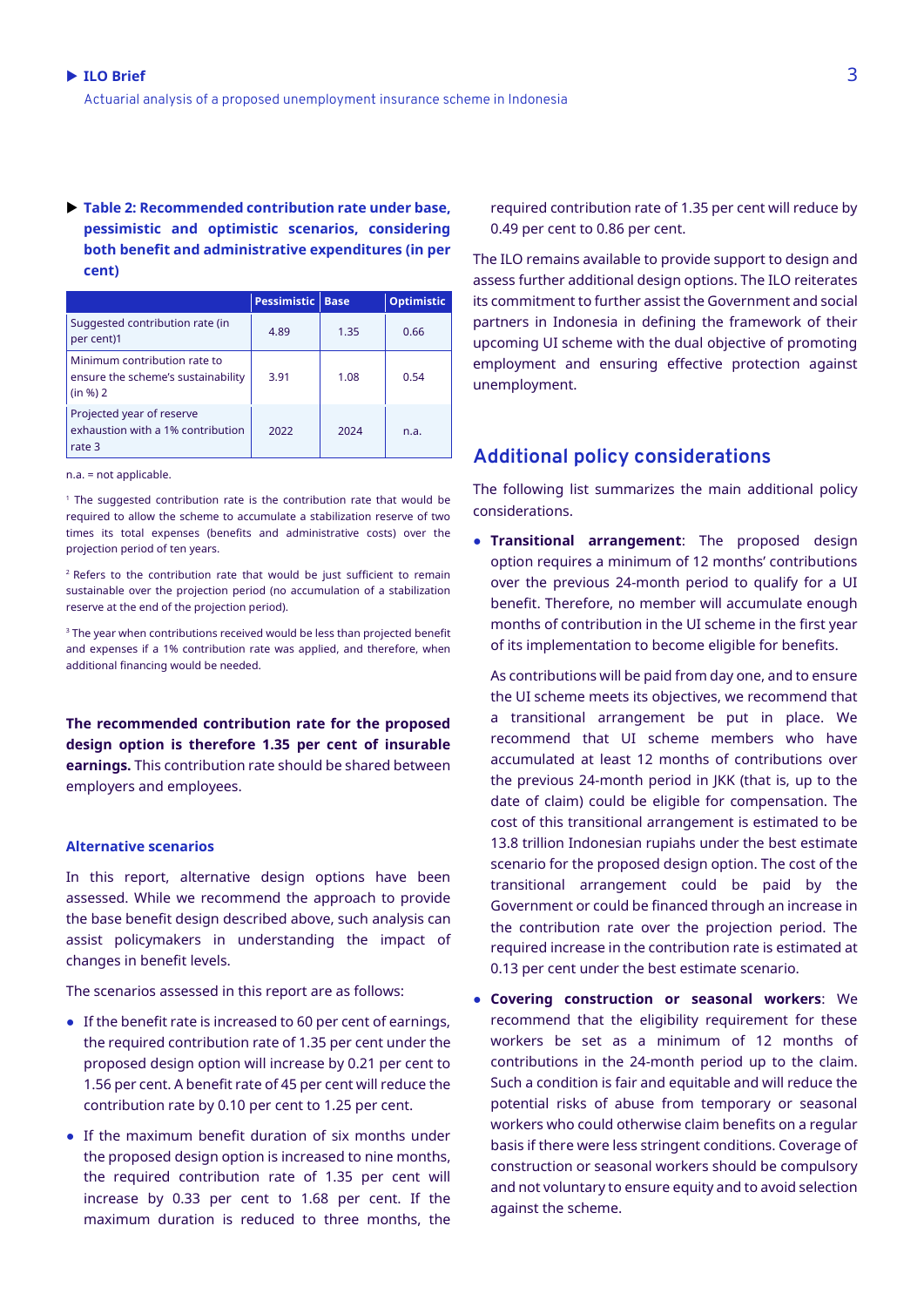- **Multiple claims**: We recommend that the eligibility condition of 12 months of contributions in a 24-month period applies after any claim made by the unemployed worker. This condition should therefore be "reset" after any claim to ensure simplicity, support sustainability and fairness.
- **Part-time work**: When formerly unemployed workers find part-time work, UI schemes tend to adapt benefit levels to take into account this new reality but in such a way as to avoid disincentive effects. However, this requires significant compliance, record keeping and monitoring work, and we recommend that at least in the short term, no specific consideration is given to parttime workers.
- **Complementarity with other sources of income replacement for unemployed workers**: Appropriate coordination between the UI scheme and the existing severance pay programme will ensure that both the overall support for unemployed workers and the financing of benefits are appropriate. We recommend that further consideration be given to reforming the severance pay system to ensure this happens and to reduce compliance issues. It is also worth noting that workers who withdraw their contributions from their JHT savings account on a regular basis (that is, each time they become unemployed) will face significant financial challenges at retirement. We recommend that JHT should be focused on retirement needs, and in order to ensure that both the UI and JHT schemes meet their main objectives, it is strongly recommended to prevent any further withdrawals from JHT on the basis of involuntary termination once the UI scheme is fully implemented.
- **Setting future contribution rates**: Unemployment insurance schemes are short-term benefit schemes for which contributions may have to be modified more frequently than for pension schemes. It is recommended that the contribution rate of the UI scheme should be reviewed regularly after the results of an actuarial valuations are produced every two to three years, rather than having it locked-in for an indefinite period of time. The rate setting mechanism should also specify how the contribution rate is shared between employees, employers and the Government.
- **Proper monitoring and data collection**: Once the UI scheme is implemented, it will be important to start collecting data and statistics on its members and beneficiaries with a view to allowing a better

understanding of the interactions between the demography, the economy, the labour market and the scheme's experience. Collecting such data and statistics will not only contribute to an improved monitoring of the scheme, but also provide guidance to decision-makers for policy-setting.

- **Extension of coverage to other workers**: The estimated cost of the scheme is defined as a percentage of insurable earnings. Therefore, if the scheme membership is extended to other workers with similar characteristics (age, sex, withdrawal experience, etc.) then the recommended contribution rate would still be broadly appropriate. If this is not the case, we recommend additional costings.
- **Case management and employment services**: In order to achieve one of the main goals of the unemployment insurance scheme - which is to increase employability and help employees find suitable jobs case management and employment services play a crucial role. It is therefore strongly recommended to study how case management and employment services can be efficiently handled in Indonesia.
- **Compliance with ILO Conventions**: Although stakeholders can agree to adopt unemployment insurance provisions that differ from those proposed in this report, it is strongly recommended that the upcoming scheme's provisions comply with the internationally-recognized ILO Social Security (Minimum Standards) Convention, 1952 (No. 102).

The ILO remains ready, on the basis of the discussions held in the preparation of this report, to continue to work with social partners in the implementation of the UI scheme with the dual objective of promoting employment and ensuring effective protection against unemployment.